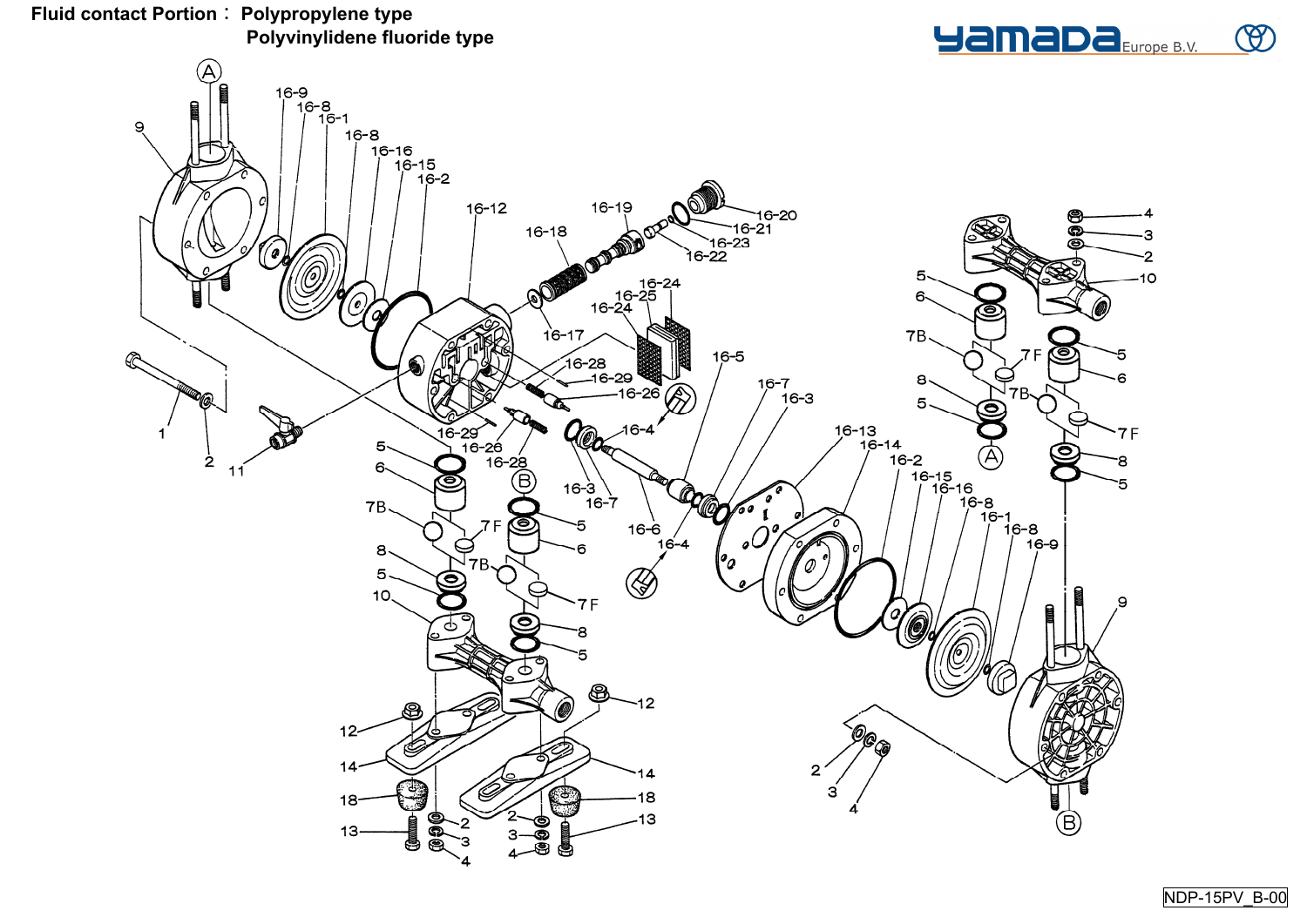|                |                      | <b>MODEL</b>   | <b>NDP-15</b>  | <b>NDP-15</b>  | <b>NDP-15</b>  | <b>NDP-15</b> | <b>NDP-15</b>  | <b>NDP-15</b> | <b>NDP-15</b>  | <b>NDP-15</b> |
|----------------|----------------------|----------------|----------------|----------------|----------------|---------------|----------------|---------------|----------------|---------------|
| REF.           |                      |                | <b>BPC</b>     | <b>BPE</b>     | <b>BPN</b>     | <b>BPT</b>    | <b>BPH</b>     | <b>BPS</b>    | <b>BPH/T</b>   | <b>BPV</b>    |
| No.            | <b>ITEM No.</b>      |                | <b>YE ORIG</b> | <b>YE ORIG</b> | <b>YE ORIG</b> | 852352        | <b>YE ORIG</b> | 854910        | <b>YE ORIG</b> | 852352        |
|                | <b>DESCRIPTION</b>   | <b>Q'TY</b>    | Part No.       | Part No.       | Part No.       | Part No.      | Part No.       | Part No.      | Part No.       | Part No.      |
| 1              | <b>BOLT</b>          | 6              | 684310         | 684310         | 684310         | 684310        | 684310         | 684310        | 684310         | 684310        |
| $\overline{2}$ | <b>PLAIN WASHER</b>  | 20             | 631329         | 631329         | 631329         | 631329        | 631329         | 631329        | 631329         | 631329        |
| 3              | <b>SPRING WASHER</b> | 14             | 681300         | 681300         | 681300         | 681300        | 681300         | 681300        | 681300         | 681300        |
| 4              | <b>NUT</b>           | 14             | 628012         | 628012         | 628012         | 628012        | 628012         | 628012        | 628012         | 628012        |
| 5              | <b>O RING</b>        | 8              | 640027         | 684115         | 640027         | 643027        | 640027         | 684115        | 643027         | 642027        |
| 6              | <b>BALL GUIDE</b>    | 4              | 771806         | 771806         | 771806         | 771806        | 771806         | 771806        | 771806         | 771806        |
| 7B             | <b>BALL</b>          | 4              | 771526         | 771979         | 771525         | 771524        | 773125         | 773169        | 771524         | 771524-V      |
| 8              | <b>VALVE SEAT</b>    | 4              | 780162         | 780162         | 780162         | 780162        | 780162         | 780162        | 780162         | 780162        |
| 9              | <b>OUT CHAMBER</b>   | $\overline{2}$ | 780119         | 780119         | 780119         | 780119        | 780119         | 780119        | 780119         | 780119        |
| 10             | <b>MANIFOLD</b>      | 2              | 780026         | 780026         | 780026         | 780026        | 780026         | 780026        | 780026         | 780026        |
| 11             | <b>VALVE</b>         | $\mathbf{1}$   | 686825         | 686825         | 686825         | 686825        | 686825         | 686825        | 686825         | 686825        |
| 12             | <b>FLANGED NUT</b>   | 4              | 682276         | 682276         | 682276         | 682276        | 682276         | 682276        | 682276         | 682276        |
| 13             | <b>BOLT</b>          | $\overline{4}$ | 611152         | 611152         | 611152         | 611152        | 611152         | 611152        | 611152         | 611152        |
| 14             | <b>BASE</b>          | $\overline{2}$ | 771352         | 771352         | 771352         | 771352        | 771352         | 771352        | 771352         | 771352        |
| 16             | <b>BODY ASSY</b>     | $\mathbf{1}$   | 802989         | 803504         | 802991         | 802988        | 802990         | 803504        | 802990         | 802988        |
| $16 - 1$       | <b>DIAPHRAGM</b>     | $\overline{2}$ | 770971         | 771848         | 770973         | 770933        | 771372         | 771972        | 771372         | 770971-V      |
| $16 - 2$       | O RING               | $\overline{2}$ | 640144         | 640144         | 640144         | 640144        | 640144         | 640144        | 640144         | 640144        |
| $16 - 3$       | O RING               | $\overline{2}$ | 640020         | 640020         | 640020         | 640020        | 640020         | 640020        | 640020         | 640020        |
| $16 - 4$       | <b>TPACKING</b>      | $\overline{2}$ | 684284         | 684284         | 684284         | 684284        | 684284         | 684284        | 684284         | 684284        |
| $16 - 5$       | <b>GUIDE</b>         | 1              | 771337         | 771337         | 771337         | 771337        | 771337         | 771337        | 771337         | 771337        |
| $16 - 6$       | <b>CENTER ROD</b>    | 1              | 710578         | 710578         | 710578         | 710578        | 710578         | 710578        | 710578         | 710578        |
| $16 - 7$       | <b>BUSHING</b>       | $\overline{2}$ | 771336         | 771336         | 771336         | 771336        | 771336         | 771336        | 771336         | 771336        |
|                | 16-8 O RING          | 4              | 640005         | 643005         | 640005         | 643005        |                |               |                | 642005        |
| $16 - 9$       | <b>CENTER DISK</b>   | $\overline{2}$ | 770968         | 770968         | 770968         | 770968        | 770968         | 770968        | 770968         | 770968        |
| $16 - 12$      | <b>BODY A</b>        | $\mathbf{1}$   | 780028         | 780028         | 780028         | 780028        | 780028         | 780028        | 780028         | 780028        |
| $16 - 13$      | <b>GASKET</b>        | 1              | 771347         | 771347         | 771347         | 771347        | 771347         | 771347        | 771347         | 771347        |
| $16 - 14$      | <b>BODY B</b>        | $\mathbf{1}$   | 780030         | 780030         | 780030         | 780030        | 780030         | 780030        | 780030         | 780030        |
| $16 - 15$      | <b>CUSHION</b>       | $\overline{2}$ | 771342         | 771342         | 771342         | 771342        | 771342         | 771342        | 771342         | 771342        |
| $16 - 16$      | <b>CENTER DISK</b>   | $\overline{2}$ | 771344         | 771344         | 771344         | 771344        | 771344         | 771344        | 771344         | 771344        |
| $16 - 17$      | <b>CUSHION</b>       | 1              | 771483         | 771483         | 771483         | 771483        | 771483         | 771483        | 771483         | 771483        |
| $16 - 18$      | <b>SLEEVE ASSY</b>   | $\mathbf 1$    | 804249         | 804249         | 804249         | 804249        | 804249         | 804249        | 804249         | 804249        |
| $16-19$        | <b>C SPOOL ASSY</b>  | 1              | 802835         | 802835         | 802835         | 802835        | 802835         | 802835        | 802835         | 802835        |
| 16-20 CAP      |                      | $\mathbf 1$    | 771695         | 771695         | 771695         | 771695        | 771695         | 771695        | 771695         | 771695        |